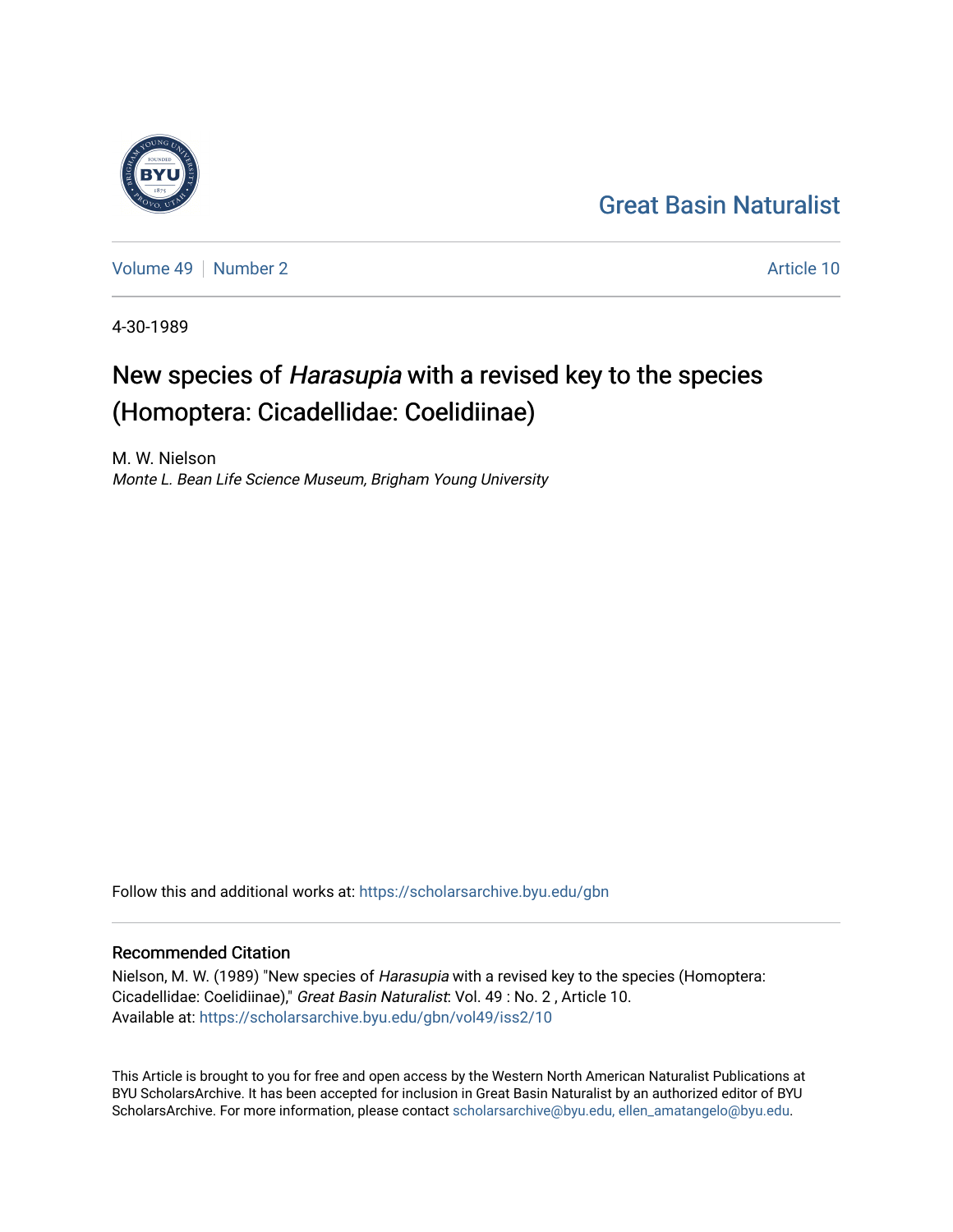#### NEW SPECIES OF HARASUPIA WITH A REVISED KEY TO THE SPECIES (HOMOPTERA: CICADELLIDAE: COELIDIINAE)

#### M. W. Nielson'

ABSTRACT.—Five new species of *Harasupia* in the tribe Teruliini are described and illustrated. These include austini, baja, mexicana, retrorsa. and ungula, all from Mexico. A revised key to 12 known species is also given.

Harasupia Nielson is one of two genera in the tribe Teruliini that is Neogeic in distribution. The origin of the group, however, is believed to be Neotropical. All other genera in the tribe occupy the Neotropical realm ex cept for one Ethiopian species of Biadorus Nielson. While most of the species of Harasupia occur in Mexico, its range extends as far south as Costa Rica (bifurcata Nielson) and north to Arizona (snowi [Lawson]). The latter species is common and has been collected on Arctostaphylos sp. in Arizona by the author. Host records of the remaining species are nonexistent or hosts are poorly known.

Descriptions of five new species in this pa per add to seven previously known species and thus enhance the taxonomic affinities of the group (Nielson 1979, 1983). The genus issingularly characterized by a unique aedeagus with two appendagelike, asymmetrical struc tures of bizarre configurations in the distal 2/3 to 1/3 of the shaft. The gonoduct and gonopore are cryptic, or difficult to discern, which is unusual among leafhoppers.

#### Key to Males of Harasupia

| $\mathbf{I}$ . | Pygofer with small caudodorsal or caudoventral                                                                                                       | 8 |
|----------------|------------------------------------------------------------------------------------------------------------------------------------------------------|---|
|                | Pygofer with long, prominent mesal spine on<br>caudodorsal margin, spine directed ventrad                                                            |   |
|                | $2(1)$ . Aedeagus with 2 long, appendagelike processes<br>originating subbasally (Nielson 1979, Fig. 111) 3                                          | 9 |
|                | Aedeagus with 2 long or 2 short appendagelike<br>processes originating medially or in distal 2/3 of<br>shaft, respectively (Nielson 1979, Figs. 117, |   |
|                | $3(2)$ . Aedeagus with 3 stout setae subdistally on ven-<br>tral appendagelike process (Nielson 1983, Figs.                                          | L |

fingerlike distal spines (Nielson 1979, Fig. 117) sinistra Nielson — Aedeagus with ventral appendage with numerous distal setae (Nielson 1979, Fig. 126) bifurcata Nielson 7(4). Aedeagus with one or both appendagelike pro cesses clawed, or with clawlike secondary struc tures (Fig. 14, Nielson 1979, Fig. 136)  $\dots \dots 8$ <br>Aedeagus with appendagelike processes not clawed, ventral appendage with numerous spines (Nielson 1979, Fig. 132)pustulata (Spangberg) 8(7). Plate long and narrow (Figs. 18, 24); style glabrous (Figs. 17, 22)  $\ldots$   $\ldots$   $\ldots$   $\ldots$   $\ldots$  . 9<br>Plate long and very broad (Fig. 12); style with distal setae (Figs.  $10, 11$ )  $\ldots \ldots \ldots$  retrorsa, n. sp. 9(8). Aedeagus with basal appendage clawed or with clawlike configuration in lateral view (Figs. 20, 27) <sup>10</sup> — Aedeagus with basal appendage not clawed in lateral view, but consisting of long process with ervptic gonoduct (Fig.  $14)$ ........ *austini*, *n. sp.* 

6(5). Aedeagus with ventral appendage with 4 long,

— Aedeagus with tuft of dense setae distally on ventral appendagelike process (Nielson 1979, Figs.  $110$ ,  $111$ )  $\dots \dots \dots \dots \dots$  marginata (Stål) 4(2). Style with short distal apophysis, length about as long as broadest basal part in lateral view (Niel son 1979, Figs. 122, 145) 5 Style with very long distal apophysis, length much longer than broadest basal part in ventral view (Figs.  $17, 22, 29$ )  $\ldots$   $\ldots$   $\ldots$   $\ldots$   $\ldots$  7 5(4). Aedeagus with appendagelike processes separated near middle of shaft, appendages with spines or setae  $\dots \dots \dots \dots \dots \dots \dots \dots \dots$  6 — Aedeagus with appendagelike processes sepa rated near distal 1/3 of shaft, appendages glabrous (Nielson 1979, Figs. 142, 143) stipulata Nielson

10(9). Aedeagus with basal and distal appendages clawed or clawlike configuration in lateral view (Fig. 21) 11

<sup>&</sup>lt;sup>1</sup>Monte L. Bean Life Science Museum, Brigham Young University, Provo, Utah 84602.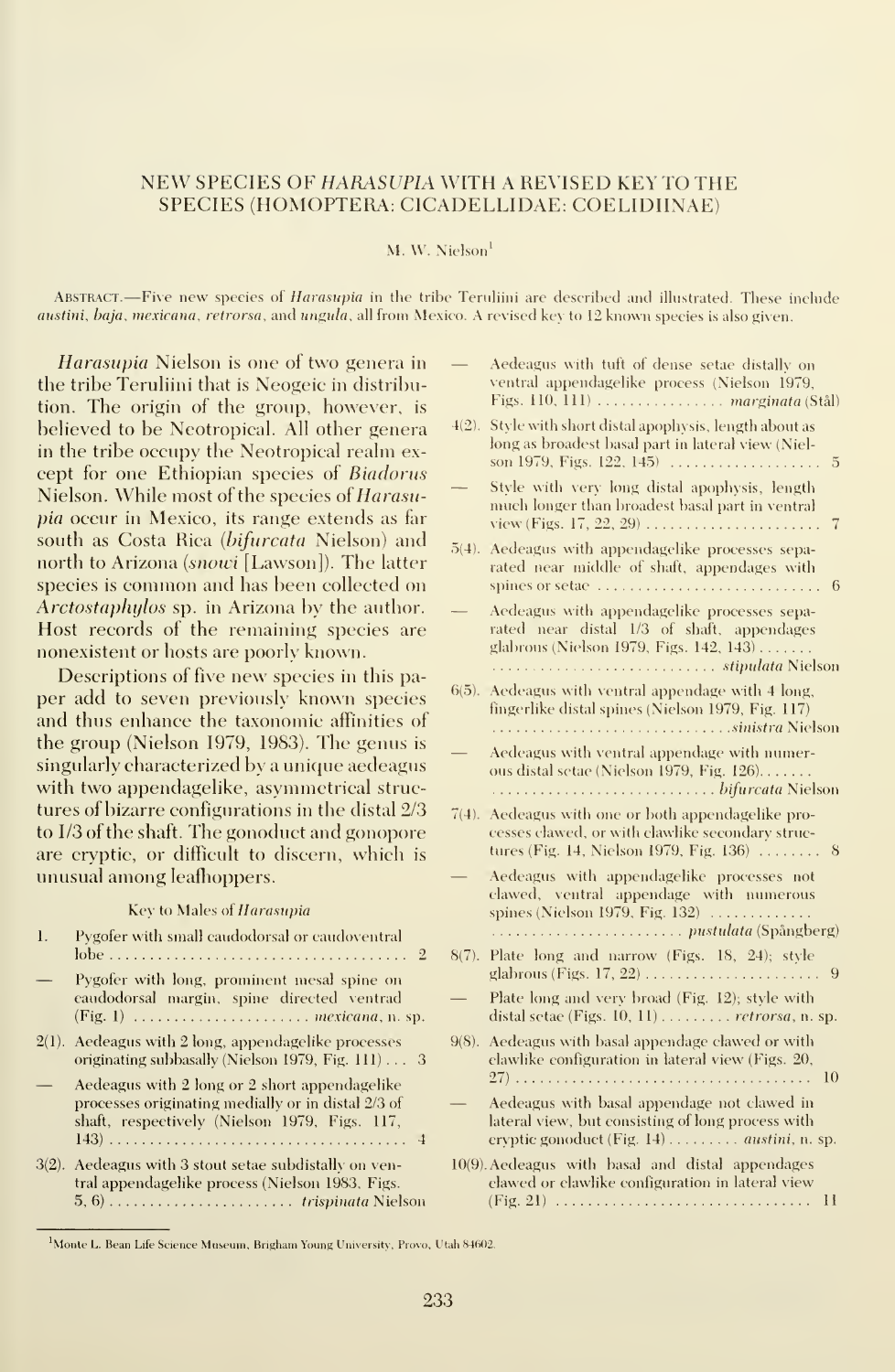

Figs. 1-6. Harasupia mexicana, n. sp.: 1, male pygofer, lateral view; 2, aedeagus, lateral view; 3, aedeagus, dorsal view; 4, style, ventral view; 5, style, lateral view; 6, plate, ventral view.

- Aedeagus with only basal appendage clawed, distal appendage long and narrow in lateral view (Fig. 20) ungula, n. sp.
- 11(10). Aedeagus with rami of basal and distal ap pendages long and narrow in lateral view (Niel son 1979, Fig.  $136$ )  $\dots$   $\dots$   $snowi$  (Lawson)
- Aedeagus with basal rami of basal appendage bilobed, distal rami narrow, attenuated, and curved dorsally; rami of distal appendage broad and shallowly bilobed distally in lateral view  $(Fig. 27)$   $\dots$   $\dots$   $\dots$   $\dots$   $\dots$   $\dots$   $baja$ , n. sp.

#### Harasupia mexicana, n. sp. Figs. 1-6

Length.— Male 7.20 mm. General color dark brown with costa and claval cells translucent, some anteapical and apical cells partly translucent; crown creamy; eyes rufous; clypeus light creamy with rufous longitudinal band along lateral margins. Similar in general habitus to ungula, n. sp. but larger and with distinctive male genitalia.

Head narrower than pronotum; crown pro duced anteriorly, disc narrow, narrower than eyes; eyes large, elongate-ovoid; pronotum short, median length less than median length of crown; scutellum short, about equal in length to crown; forewing and venation typical (right forewing missing on type specimen); clypeus long and narrow, with faint but complete median longitudinal carina;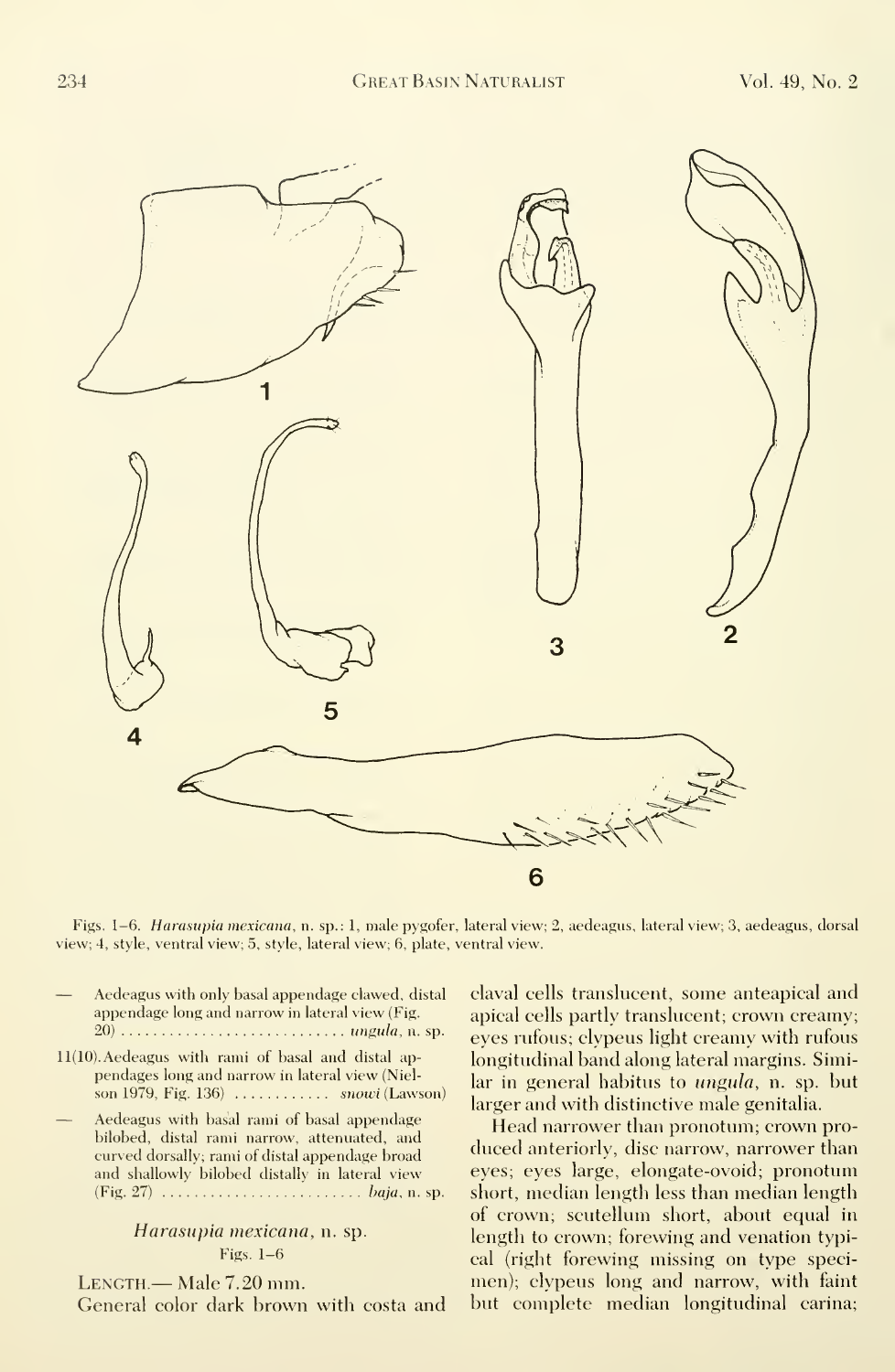

Figs. 7-12. Harasupia retrorsa, n. sp.: 7, male pygofer, lateral view; 8, aedeagus, dorsal view; 9, aedeagus, lateral view; 10, style, dorsal view; 11, style, lateral view; 12, plate, ventral view.

clypellus long, narrow, lateral margins ex panded distally.

MALE.—Pygofer in lateral view with long, narrow spine originating mesally on cau dodorsal margin, spine directed ventrally (Fig. 1); aedeagus asymmetrical, basal ap pendage bilobed in dorsal view (Fig. 3) with lateral process containing gonoduct (Fig. 2), distal appendage broad in lateral view (Fig. 2); style with long, narrow apophysis, curved in lateral view and with distal setae (Figs. 4, 5); plate long and narrow, setaceous on ventral margin in distal half (Fig. 6).

Female. —Unknown.

Holotype (male). —MEXICO: <sup>24</sup> mi W La Ciudad, 20. VII. 1964, L. Kelton (CNC).

Remarks.—This species can be distin guished from all known members of Harasupia by the unique spine arising mesally on the caudodorsal margin of the pygofer.

> Harasupia retrorsa, n. sp. Figs. 7-12

LENGTH. — Male 5.50 mm.

General color dark brown, veins of fore wings deep brown, nearly all cells trans lucent; crown, pronotum, scutellum, and face light yellow; clypeus with rufous, broad,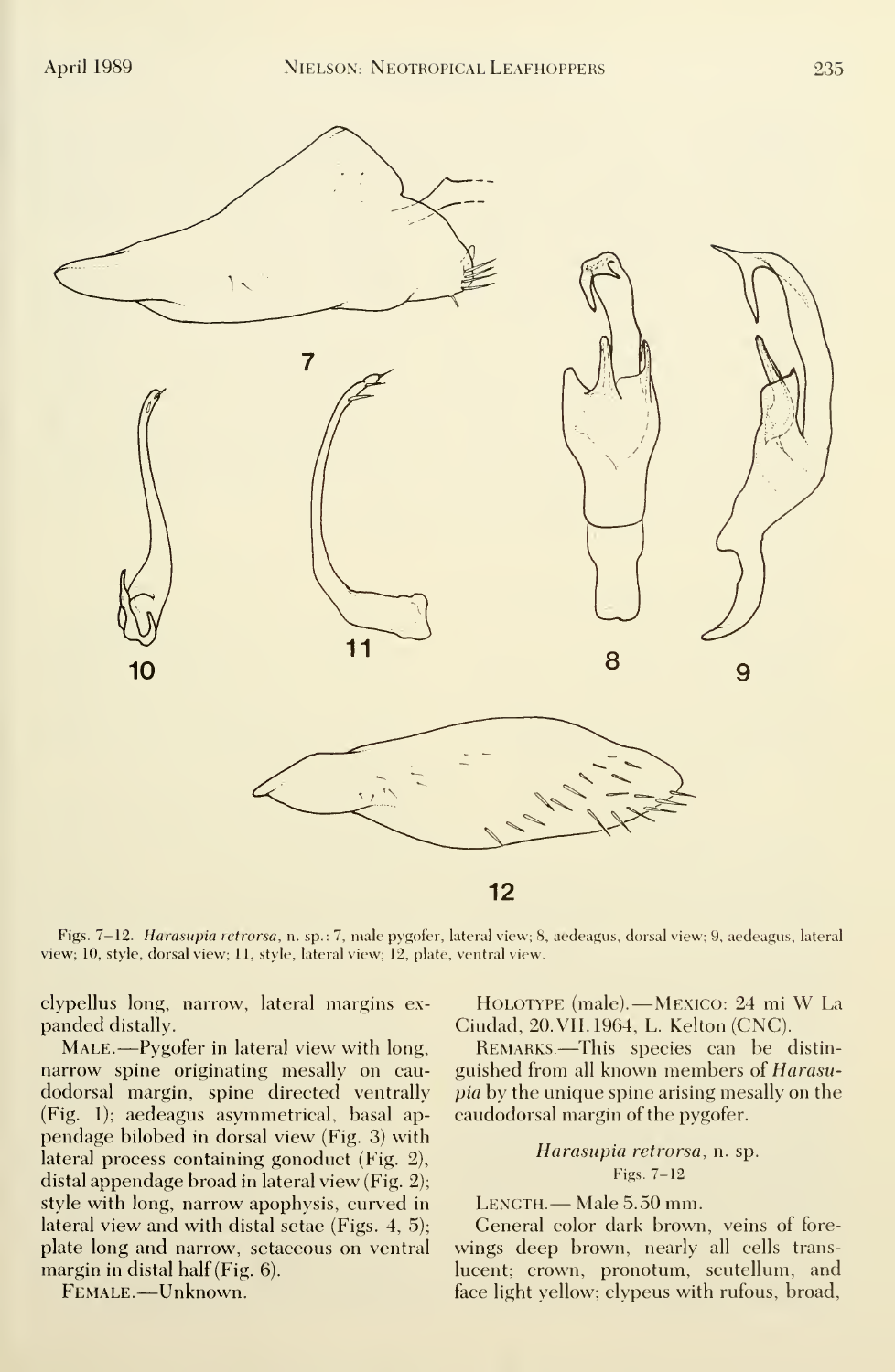longitudinal band on lateral margins (specimen slightly teneral). Similar to baja, n. sp. in aedeagal characters.

Head narrower than pronotum; crown nar row, produced beyond anterior margin of eyes, disc narrower than width of eyes; pronotum and scutellum shorter than median length of crown; forewings typical; clypeus long and narrow, with faint but complete median longitudinal carina; clypellus narrow, lat eral margins expanded distally.

MALE.—Pygofer in lateral view with small caudodorsal lobe (Fig. 7); aedeagus asymmetrical, basal appendage bilobed, with medial shaft containing gonoduct (Fig. 8), distal ap pendage asymmetrically bifurcate distally, with ventral distal rami projecting basad (Fig. 9); style with long, narrow apophysis, curved in lateral view with distal setae (Figs. 10, 11); plate long and very broad, with numerous setae (Fig. 12).

Female. —Unknown.

Holotype (male). Mexico: Navarit, 8 mi S Tepic, 18.X. 1981, M. W. Nielson, in the author's collection (BYU).

REMARKS.—Harasupia retrorsa can be separated from baja, n. sp. by the broader plate, the narrower distal appendage, and the asymmetrical distal processes of the aedeagus from which the ventral rami project basad.

> Harasupia austini, n. sp. Figs. 13-18

LENGTH.—Male 5.80 mm.

General color blackish; forewings with costa and apex of clavus translucent; crown and face yellowish; pronotum and base of scutellum black; clypeus with pale, rufous, longitudinal band on lateral margins. Similar to retrorsa, n. sp. in aedeagal characters.

Head narrower than pronotum; crown pro duced beyond anterior margin of eyes, disc about as wide as width of eyes; eyes large, nearly globular; pronotum shorter than median length of crown and scutellum; scutellum with median length greater than median length of crown; forewings and venation typical; clypeus long and narrow, with faint but complete median longitudinal carina; clypellus narrow with lateral margins expanded distally.

MALE.—Pygofer in lateral view with small caudodorsal lobe (Fig. 13); aedeagus asymmetrical, with small spine near middle on dorsal margin in lateral view, and single, long, basal appendage containing gonoduct, distal appendage with two distal spines of unequal length projecting basad (Figs. 14, 15); style with long, narrow distal apophysis (Figs. 16, 17); plate long and very narrow, with microsetae distally (Fig. 18).

Female. —Unknown.

Holotype (male). Mexico: Colima, Hwy 54, <sup>14</sup> mi NE Tecoman, 2,000 ft, 9. VIII. 1982, C. W. & L. O'Brien & G. Wibner (BYU).

REMARKS. - From baja, n. sp., to which it is similar in certain male genital characters, *austini* can be separated by the small spine near the middle of the aedeagus, by the long, narrow basal appendage containing the gonoduct, and by the distal appendage with two dissimilarly shaped distal spines. This species is named for my grandson, Austin John Hammer.

#### Harasupia ungula, n. sp. Figs. 19-24

Length.—Male 7.20 mm.

General color black; forewings blackish ex cept for costa, cells of clavus, apex of anteapical cells, and base of apical cells, yellowish translucent, veins well marked; head and face yellowish except for lateral rufous band on margins of clypeus; pronotum and scutellum black. Similar to austini, n. sp. in male genital characters.

Head narrower than pronotum; crown pro duced beyond anterior margin of eyes, disc narrower than width of eyes; eyes large, semiglobular; pronotum short, median length less than median length of crown; scutellum with median length greater than median length of crown; forewings and venation typical; clype us with weak but complete median longitudinal carina; clypellus narrow, lateral margins expanded distally.

MALE.—Pygofer in lateral view with small caudodorsal lobe (Fig. 19); aedeagus asymmetrical, basal appendage with dorsal rami enlarged, ventral rami narrow and containing gonoduct in lateral view (Fig. 20), distal ap pendage long and narrow in lateral view, compressed in dorsal view (Fig. 21); style with long, narrow distal apophysis, curved in lat eral view (Figs. 22, 23); plate long, broad along middle third, setaceous (Fig. 24).

Female. — Unknown.

Holotype (male). Mexico: 3 mi S El Salto, 21. VI. 1964, L. Kelton (CNC).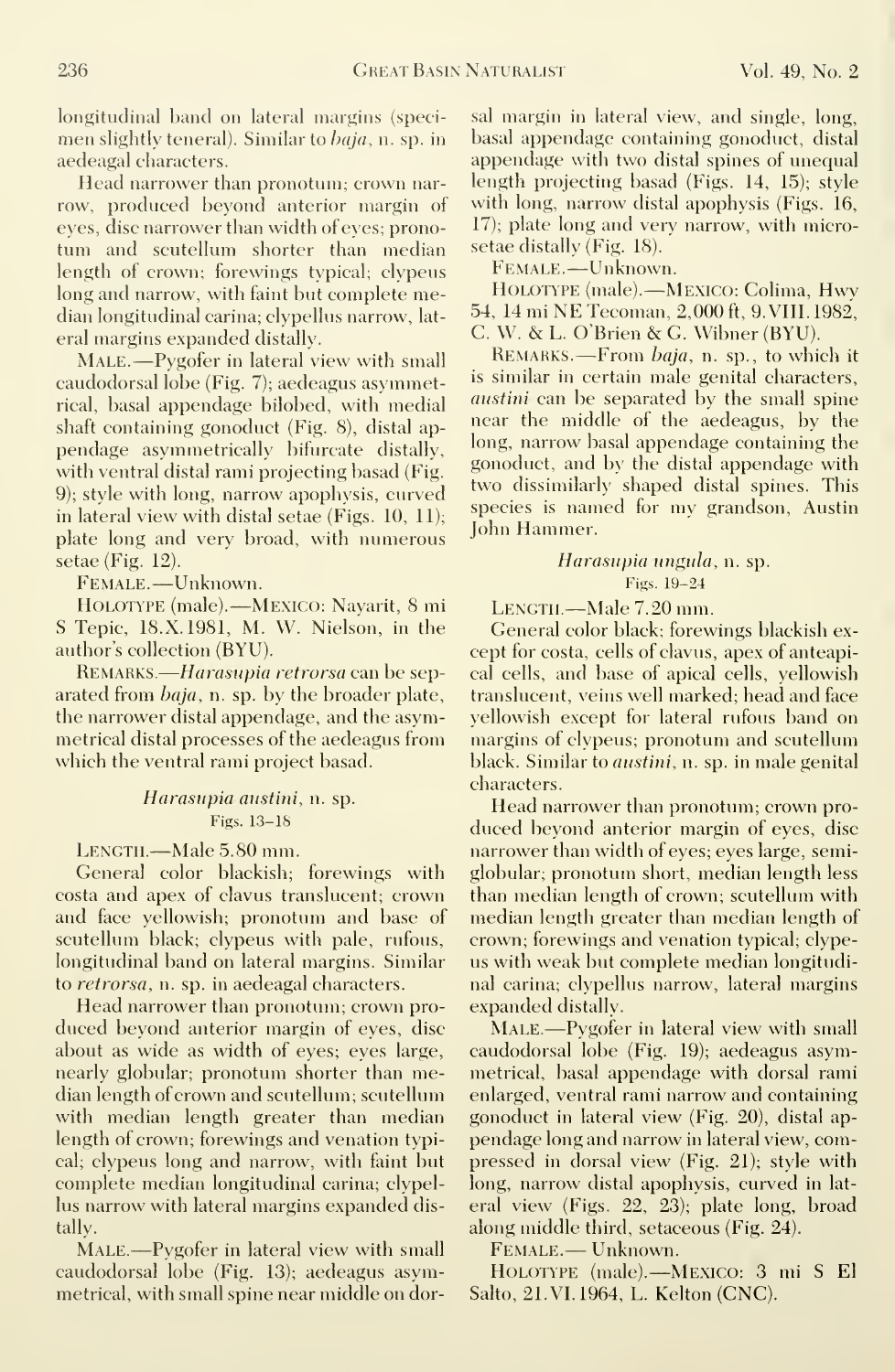

Figs. 13–18. Harasupia austini, n. sp.: 13, male pygofer, lateral view; 14, aedeagus, dorsal view; 15, aedeagus, lateral view; 16, style, dorsal view; 17, style, lateral view; 18, plate, ventral view.

Remarks.—This species can be distin guished from austini, n. sp. by its larger size, by the basal appendage of the aedeagus with enlarged basal rami and narrow distal rami containing the gonoduct, and by the distal appendage, which lacks a subdistal spine.

## Harasupia baja, n. sp. Figs. 25-30

Length.—Male 6.20 mm, female 6.60 mm.

General color light to dark brown; crown yellowish; eyes dark brown; pronotum and scutellum tannish; forewings with veins blackish, cells mostly tannish translucent; face tannish. Similar to *mexicana*, n. sp. in some male genital characters.

Head narrower than pronotum; crown pro duced slightly beyond anterior margin of eyes, disc narrower than width of eyes in male, broader than eyes in female; pronotum shorter than median length of crown; scutel lum with median length greater than median length of pronotum; forewings and venation typical; clypeus long and narrow, with faint but complete median longitudinal carina; clypellus narrow, lateral margins expanded distally.

MALE.—Pygofer in lateral view with small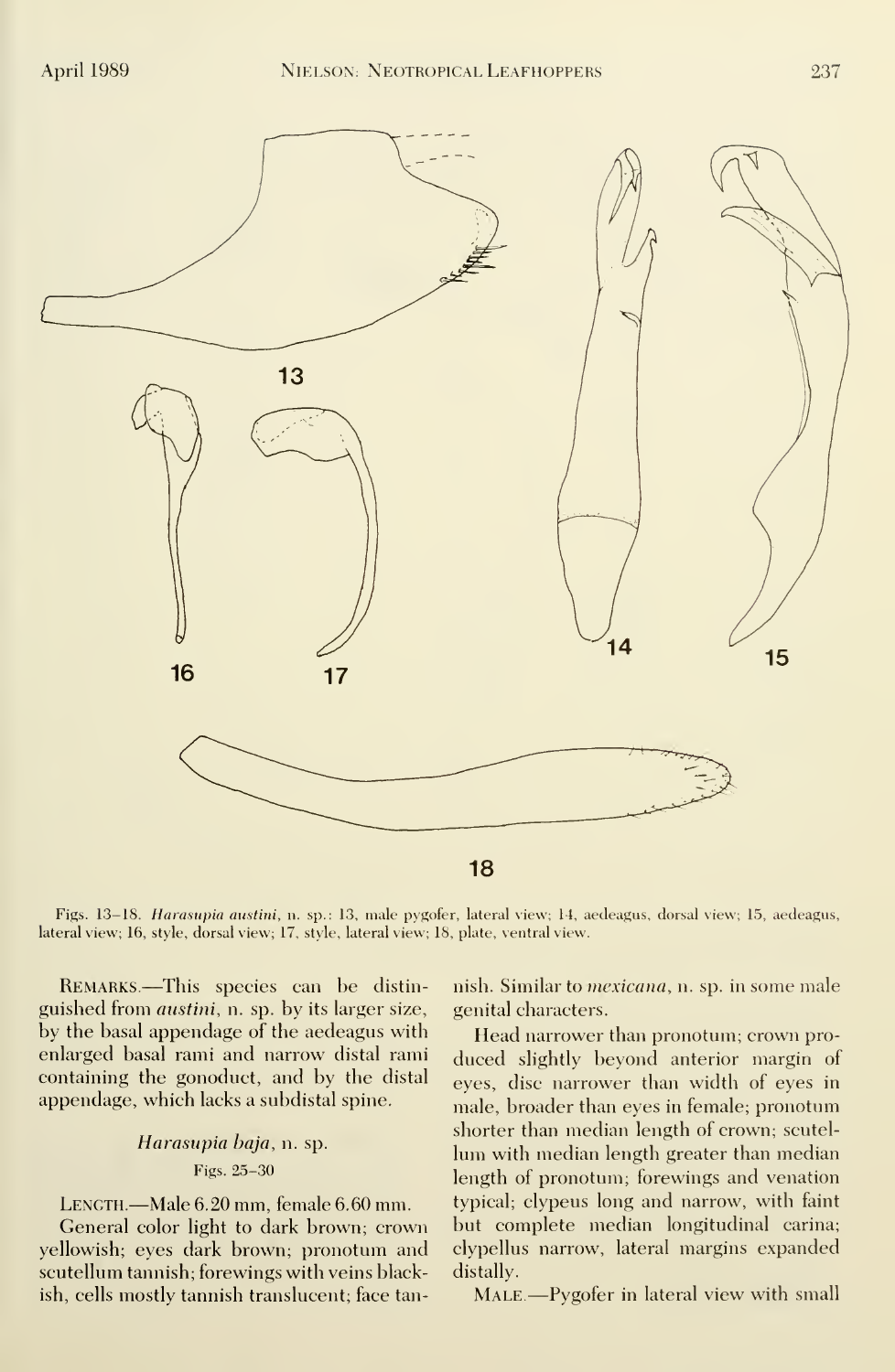

Figs. 19-24. Harasupia ungula, n. sp.: 19, male pygofer, lateral view; 20, aedeagus, lateral view; 21, aedeagus, dorsal view; 22, style, dorsal view; 23, style, lateral view; 24, plate, ventral view.

caudodorsal lobe (Fig. 25); aedeagus asymmetrical, basal appendage bilobed with nar row process medially and containing gonoduct in lateral view, distal appendage enlarged medially in lateral view, shallowly and broadly emarginate distally in dorsal view (Figs. 26, 27); style with distal apophysis very long and narrow, slightly swollen subdistally (Figs. 28, 29); plate long and narrow, with numerous microsetae distally and on ventral margin (Fig. 30).

Female.—Sternum seven with posterolateral angles produced.

Holotype (male). Mexico: Baja Califor nia Sur, 4.3 km E La Burrera, 550 m, canyonstream, 11-14.X.1978, Dozier & Westcott (BYU). Allotype (female), same data as holo type (BYU).

REMARKS.—*Harasupia baja* can be distinguished from mexicana, n. sp. by the small caudodorsal lobe on the male pygofer and by the lack of stylar setae. The holo type and allotype specimens are mounted on the same pin, with the male below the female.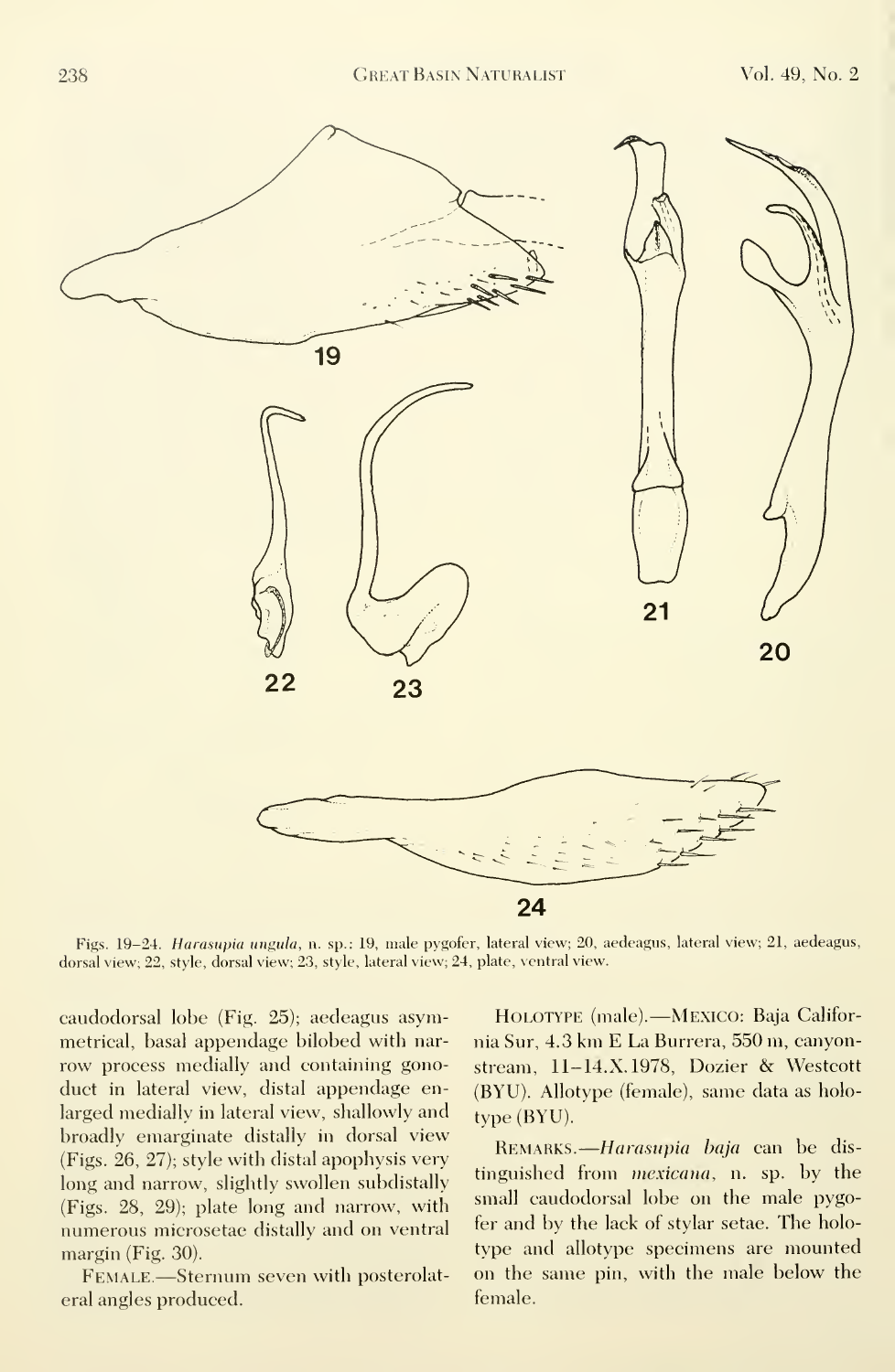

Figs. 25-30. Harasupia baja, n. sp.: 25, male pygofer, lateral view; 26, aedeagus, lateral view; 27, aedeagus, dorsal view; 28, style, lateral view; 29, style, dorsal view; 30, plate, ventral view.

#### **ACKNOWLEDGMENTS**

Part of the material described here was borrowed from Agriculture Canada, Ottawa (CNC) through the kindness of Dr. K. G. A. Hamilton; the remainder was in the Monte L. Bean Life Science Museum, Brigham Young

University, Provo, Utah (BYU), and in my personal collection. <sup>I</sup> thank Dr. H. Derrick Blocker, Kansas State University, Manhattan, for reviewing the paper and Mrs. Jeanette Price for illustrating all of the species except austini and baja, which were done by the author.